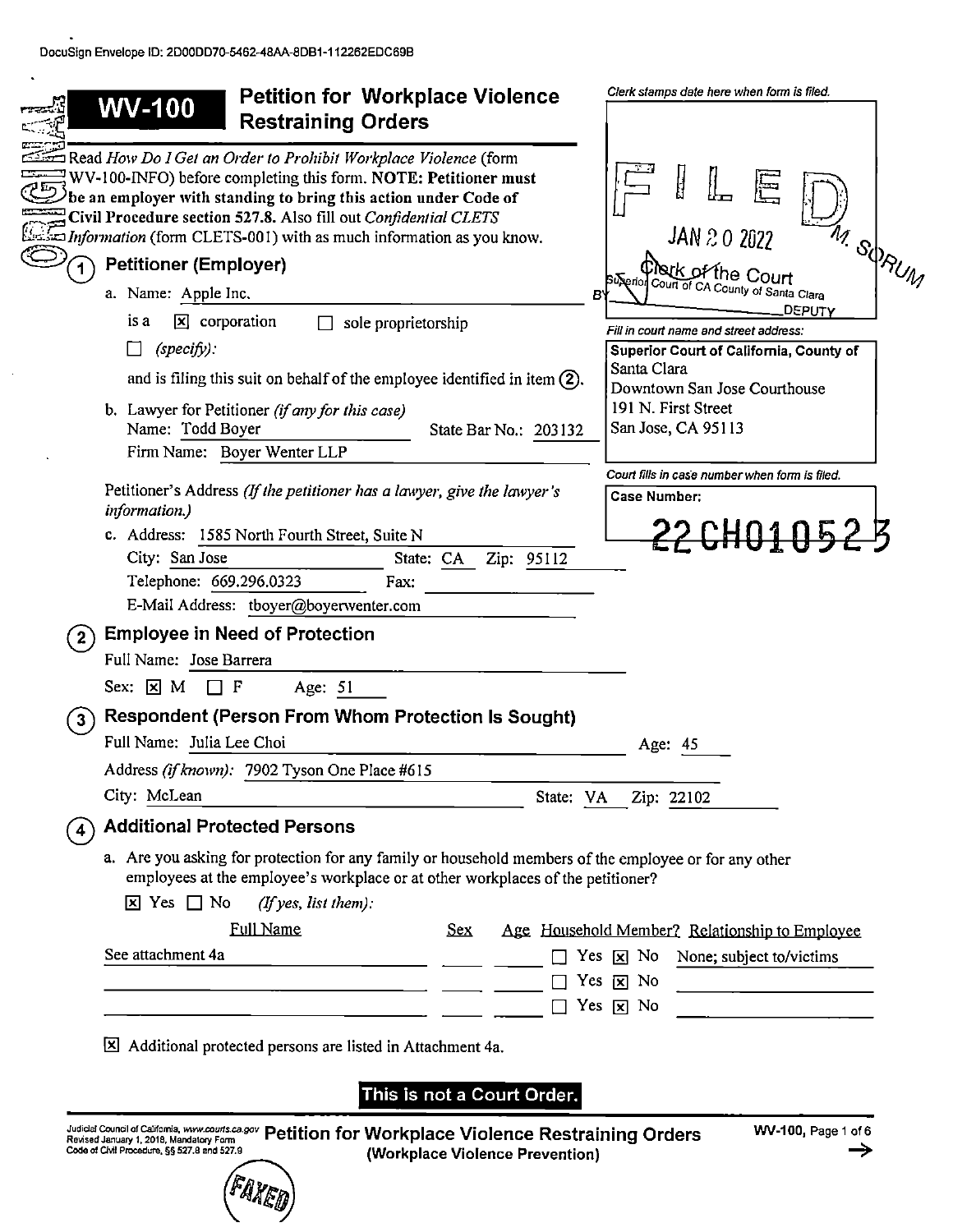b. Why do these people need protection? (*Explain*):

 $\Box$  Response is stated in Attachment 4b. See attachment 8c describing Respondent's conduct and the reasons protection is needed.

### Relationship of Employee and Respondent  $\overline{5}$

a. How does the employee know the respondent? (Describe):  $\Box$  Response is stated in Attachment 5a. Respondent is an individual who has made threats, harassed, and stalked Apple's CEO and other employees. She has no relationship to Apple or its employees.

b. Respondent  $\Box$  is  $\Box$  is not a current employee of petitioner. (Explain any decision to retain, terminate, or otherwise discipline the respondent):  $\Box$  Response is stated in Attachment 5b.

#### Venue  $6^{\circ}$

4

Why are you filing in this county? (Check all that apply):

- a.  $\Box$  The respondent lives in this county.
- b.  $|\mathbf{x}|$  The respondent has caused physical or emotional injury to the petitioner's employee in this county.
- c.  $\overline{X}$  Other (specify): Respondent continues to unlawfully harass and stalk Apple employees in this county.

### Other Court Cases 7

a. Has the employee or any of the persons named in  $\overline{4}$  been involved in another court case with the respondent?

 $\overline{X}$  No  $\Box$  Yes If yes, check each kind of case and indicate where and when each was filed:

|     | Kind of Case                              | Filed in (County/State) | Year Filed Case Number (if known) |
|-----|-------------------------------------------|-------------------------|-----------------------------------|
| (1) | Workplace Violence                        |                         |                                   |
| (2) | Civil Harassment                          |                         |                                   |
| (3) | $\Box$ Domestic Violence                  |                         |                                   |
| (4) | $\Box$ Divorce, Nullity, Legal Separation |                         |                                   |
| (5) | □ Paternity, Parentage, Child Support     |                         |                                   |
| (6) | Eviction                                  |                         |                                   |
| (7) | Guardianship                              |                         |                                   |
| (8) | Small Claims                              |                         |                                   |
| (9) | □ Postsecondary School Violence           |                         |                                   |
|     | $(10)$ $\Box$ Criminal                    |                         |                                   |
|     | $(11)$ Other (specify):                   |                         |                                   |

b. Are any restraining orders or criminal protective orders now in effect relating to the employee or any of the persons in (4) and the respondent?  $\boxtimes$  No  $\Box$  Yes *(If yes, attach a copy if you have one.)* 

# This is not a Court Order. I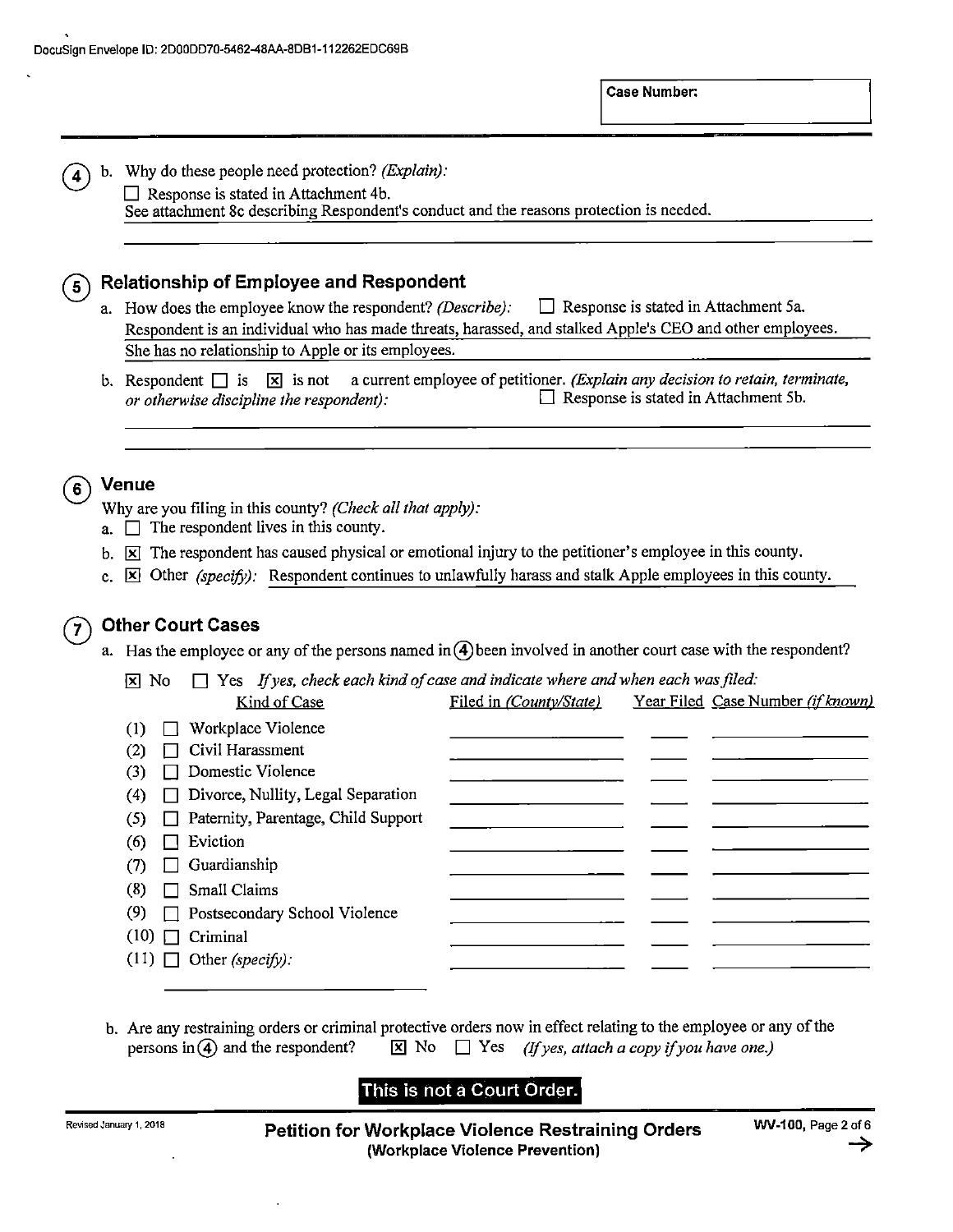

## Description of Respondent's Conduct

- a. Respondent has (check one or more):
	- (1)  $\overline{X}$  Assaulted, battered, or stalked the employee
	- (2)  $\boxed{\times}$  Made a credible threat of violence against the employee by making knowing or willful statements or engaging in a course of conduct that would place a reasonable person in fear for his or her safety or the safety of his or her immediate family.
- b. One or more of these acts (check either or both):
	- (1)  $\overline{X}$  Took place at the employee's workplace
	- $(2)$   $\boxed{\mathbf{X}}$  Can reasonably be construed to be carried out in the future at the employee's workplace

Address of workplace: See addresses and locations 0n Attachment 4(a).

c. Describe what happened. (Provide details; include the dates of all incidents beginning with the most recent; tell who did what to whom; identify any witnesses):

|   | See Attachment 8c.                                                                                                       |
|---|--------------------------------------------------------------------------------------------------------------------------|
|   |                                                                                                                          |
|   |                                                                                                                          |
|   |                                                                                                                          |
|   |                                                                                                                          |
|   |                                                                                                                          |
|   |                                                                                                                          |
|   |                                                                                                                          |
|   |                                                                                                                          |
|   |                                                                                                                          |
|   | d. Was the employee harmed or injured?<br>$\Box$ Yes $\boxtimes$ No (If yes, describe harm or injuries):                 |
| ப | Response is stated in Attachment 8d.                                                                                     |
|   |                                                                                                                          |
|   |                                                                                                                          |
|   | (If yes, describe):<br>e. Did the respondent use or threaten to use a gun or any other weapon?<br>$\times$ Yes $\Box$ No |
| Ш | Response is stated in Attachment 8e.                                                                                     |
|   | See narrative in Attachment 8c.                                                                                          |

This is not a Court Order.

Revised January 1, 2018 **Example 2 Concrete Petition for Workplace Violence Restraining Orders WV-100, Page 3 of** (Workplace Violence Prevention)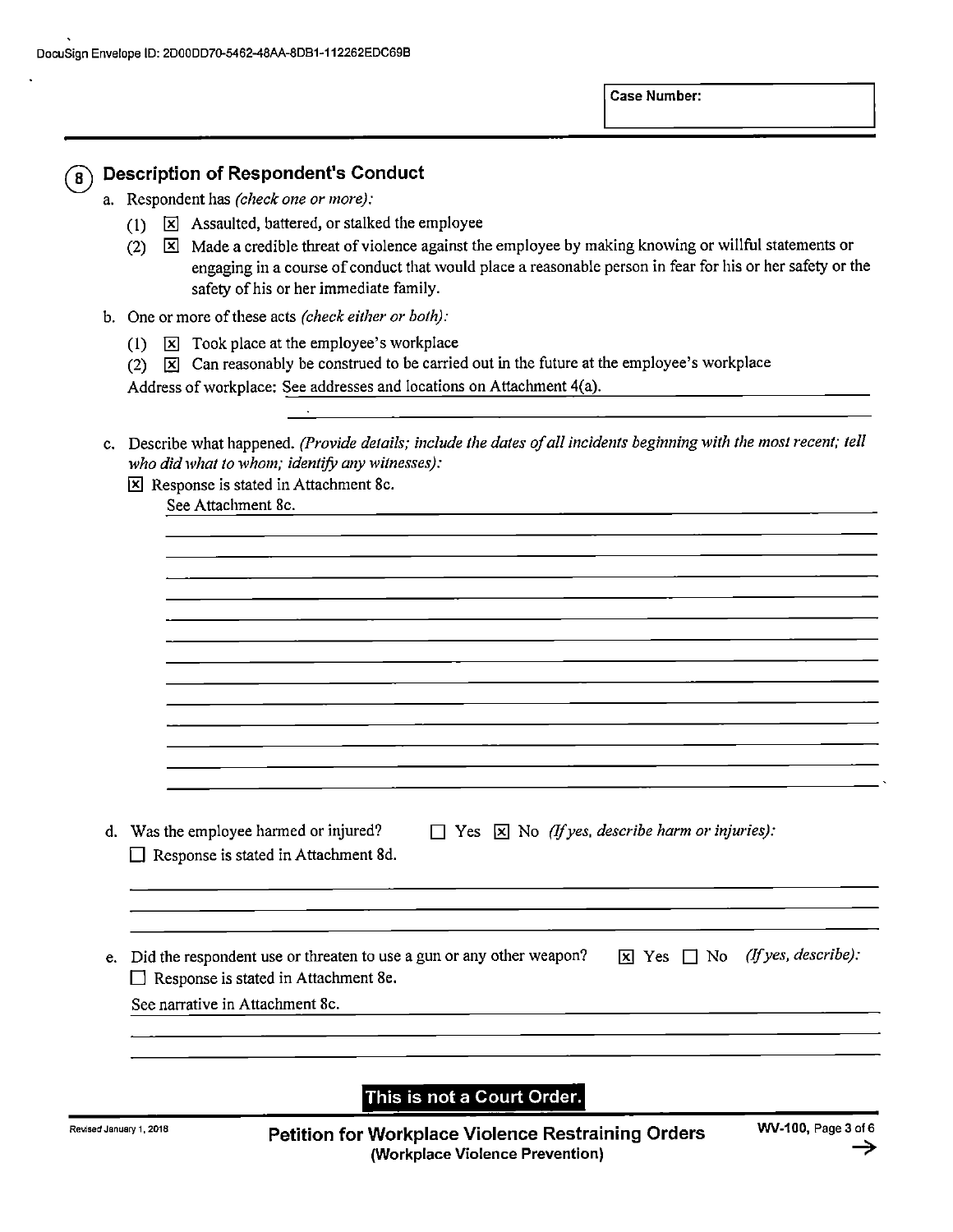|     |    | For any of the incidents described above, did the police come? $\boxed{\times}$ Yes $\boxed{\phantom{0}}$ No $\boxed{\phantom{0}}$ I don't know                                                                                                                          |
|-----|----|--------------------------------------------------------------------------------------------------------------------------------------------------------------------------------------------------------------------------------------------------------------------------|
|     |    | If yes, did the employee or the respondent receive an Emergency Protective Order?<br>$\Box$ Yes $\boxtimes$ No $\Box$ I don't know                                                                                                                                       |
|     |    | If yes, the order protects (check all that apply):                                                                                                                                                                                                                       |
|     |    | one or more of the persons in $(4)$ .<br>$\Box$ the respondent<br>the employee<br>П                                                                                                                                                                                      |
|     |    | (Attach a copy of the order if you have one.)                                                                                                                                                                                                                            |
|     |    | Check the orders you want $\boxtimes$                                                                                                                                                                                                                                    |
| ် 9 |    | <b>X Personal Conduct Orders</b>                                                                                                                                                                                                                                         |
|     |    | I ask the court to order the respondent not to do any of the following things to the employee or to any person to<br>be protected listed in $\overline{4}$ :                                                                                                             |
|     |    | a. [X] Harass, intimidate, molest, attack, strike, stalk, threaten, assault (sexually or otherwise), hit, abuse, destroy<br>personal property of, or disturb the peace of the person.                                                                                    |
|     | b. | $\overline{x}$ Commit acts of unlawful violence on or make threats of violence to the person.                                                                                                                                                                            |
|     | c. | $\boxed{\mathbf{x}}$ Follow or stalk the person during work hours or to or from the place of work.                                                                                                                                                                       |
|     | d. | $\boxtimes$ Contact the person, either directly or indirectly, by any means, including, but not limited to, in person, by<br>telephone, in writing, by public or private mail, by interoffice mail, by e-mail, by text message, by fax, or by<br>other electronic means. |
|     | е. | $\boxed{\mathbf{x}}$ Enter the person's workplace.                                                                                                                                                                                                                       |
|     | f. | $\boxtimes$ Other (specify):<br>As stated in Attachment 9f.<br>Contact any person listed in (4) by any electronic means, including any attempt to directly message or "tag" a                                                                                            |
|     |    | person listed in (4) on social media or any messaging service, including but not limited to, LinkedIn, Twitter,                                                                                                                                                          |
|     |    | Facebook, Snapchat, WhatsApp, Instagram, WeChat, or TikTok.                                                                                                                                                                                                              |
|     |    |                                                                                                                                                                                                                                                                          |

The respondent will be ordered not to take any action to get the addresses or locations of any protected person unless the court finds good cause not to make the order.

# (10) Stay-Away Order

- a. I ask the court to order the respondent to stay at least <u>200</u> yards away from *(check all that apply)*:
	-
	- (2)  $\boxed{\times}$  The other persons listed in (4). (9)  $\boxed{\times}$  Other (specify):
	- (3)  $\boxed{\mathbf{x}}$  The employee's workplace.
	- (4)  $\boxed{\times}$  The employee's home. individuals.
	- (5)  $\boxtimes$  The employee's school.
	- (6)  $\boxtimes$  The school of the employee's children.
	- (7)  $\boxed{\times}$  The place of child care of the employee's children.

- (1)  $\boxed{\mathbf{x}}$  The employee. (8)  $\boxed{\mathbf{x}}$  The employee's vehicle.
	- The persons and locations listed in Attachment 4a and 10a, including the personal residences of those  $\mathbf{z}$

# This is not a Court Order.

Petition for Workplace Violence Restraining Orders (Workplace Violence Prevention) '9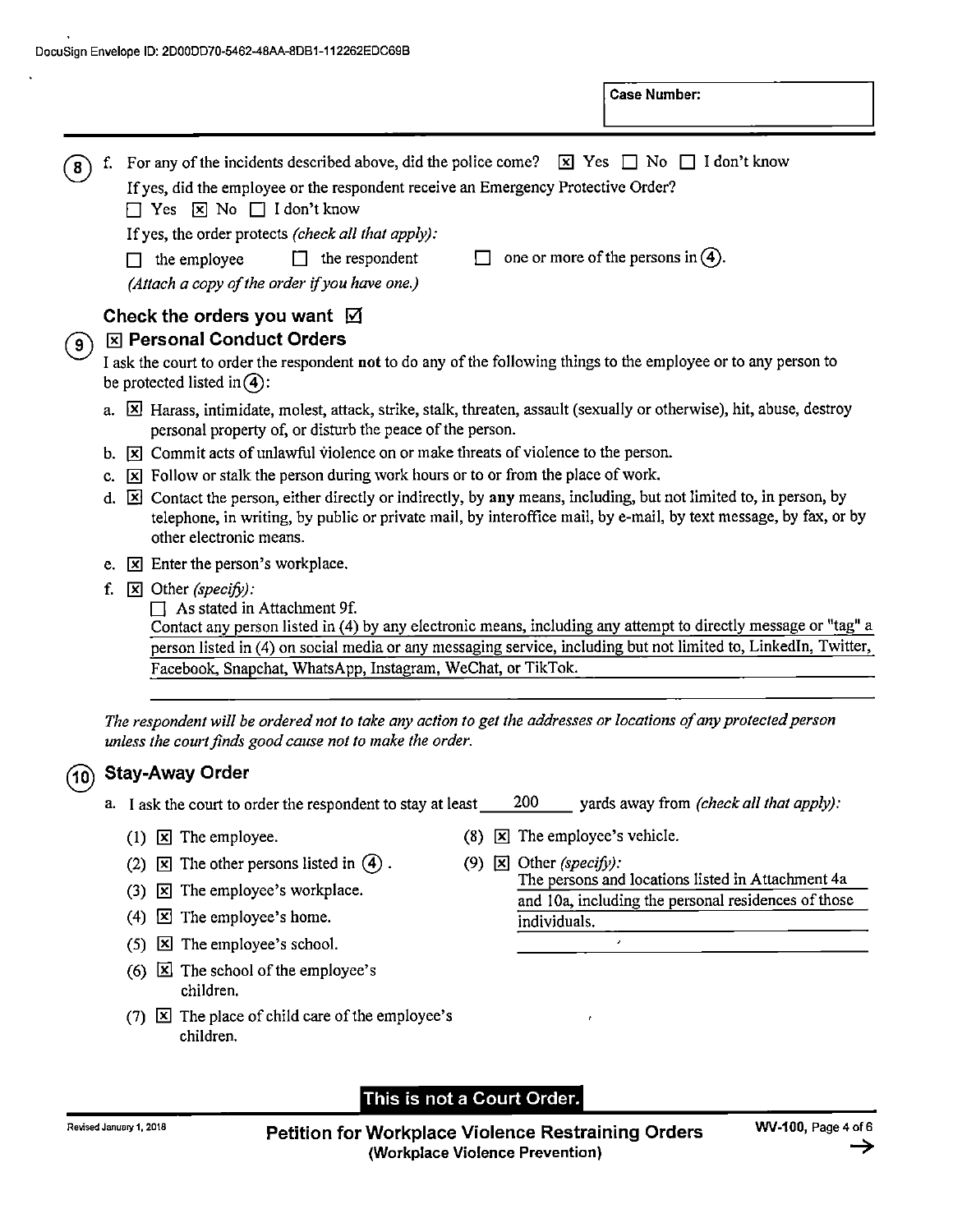| 10                        | b. If the court orders the respondent to stay away from all the places listed above, will he or she still be able to get<br>to his or her home, school, or job?<br>$\boxtimes$ Yes $\Box$ No<br>(If no, explain):                                                                                                                                                                                                                                                           |
|---------------------------|-----------------------------------------------------------------------------------------------------------------------------------------------------------------------------------------------------------------------------------------------------------------------------------------------------------------------------------------------------------------------------------------------------------------------------------------------------------------------------|
|                           | Response is stated on Attachment 10b.<br>$\mathsf{I}$                                                                                                                                                                                                                                                                                                                                                                                                                       |
|                           |                                                                                                                                                                                                                                                                                                                                                                                                                                                                             |
|                           |                                                                                                                                                                                                                                                                                                                                                                                                                                                                             |
| (11)                      | <b>Guns or Other Firearms and Ammunition</b>                                                                                                                                                                                                                                                                                                                                                                                                                                |
|                           | Does the respondent own or possess any guns or other firearms? $\boxed{\mathbb{X}}$ Yes $\boxed{\phantom{1}}$ No $\boxed{\phantom{1}}$ I don't know                                                                                                                                                                                                                                                                                                                         |
|                           | If the judge grants a protective order, the respondent will be prohibited from owning, possessing, purchasing,<br>receiving, or attempting to purchase or receive a gun, other firearm, and ammunition while the protective order is<br>in effect. The respondent will also be ordered to turn in to law enforcement, or sell to or store with a licensed gun<br>dealer, any guns or firearms within his or her immediate possession or control.                            |
| (12)                      | ⊠ Temporary Restraining Order                                                                                                                                                                                                                                                                                                                                                                                                                                               |
|                           | I request that a Temporary Restraining Order (TRO) be issued against the Respondent to last until the hearing. I am<br>presenting form WV-110, Temporary Restraining Order, for the court's signature together with this Petition.                                                                                                                                                                                                                                          |
|                           | Has the Respondent been told that you were going to go to court to seek a TRO against him/her?<br>$\boxed{\mathbf{x}}$ Yes $\boxed{\phantom{0}}$ No<br>$(If you answered no, explain why below):$                                                                                                                                                                                                                                                                           |
|                           | Reasons are stated in Attachment 12.                                                                                                                                                                                                                                                                                                                                                                                                                                        |
|                           |                                                                                                                                                                                                                                                                                                                                                                                                                                                                             |
|                           |                                                                                                                                                                                                                                                                                                                                                                                                                                                                             |
|                           |                                                                                                                                                                                                                                                                                                                                                                                                                                                                             |
|                           |                                                                                                                                                                                                                                                                                                                                                                                                                                                                             |
|                           |                                                                                                                                                                                                                                                                                                                                                                                                                                                                             |
|                           |                                                                                                                                                                                                                                                                                                                                                                                                                                                                             |
| $\left  13 \right\rangle$ | $\Box$ Request for Less Than Five Days' Notice of Hearing                                                                                                                                                                                                                                                                                                                                                                                                                   |
|                           | You must have your papers personally served on the respondent at least five days before the hearing, unless the<br>court orders a shorter time for service. (Form WV-200-INFO explains what is proof of personal service. Form<br>WV-200, Proof of Personal Service, may be used to show the court that the papers have been served.)<br>If you want there to be fewer than five days between service and the hearing, explain why:<br>Reasons are stated in Attachment 13. |
|                           |                                                                                                                                                                                                                                                                                                                                                                                                                                                                             |
|                           |                                                                                                                                                                                                                                                                                                                                                                                                                                                                             |
|                           |                                                                                                                                                                                                                                                                                                                                                                                                                                                                             |
|                           |                                                                                                                                                                                                                                                                                                                                                                                                                                                                             |
|                           |                                                                                                                                                                                                                                                                                                                                                                                                                                                                             |

ask that there be no filing fee because the respondent has threatened violence against the employee, or stalked the employee, or acted or spoken in a manner that has placed the employee in reasonable fear of violence.

# This is not a Court Order.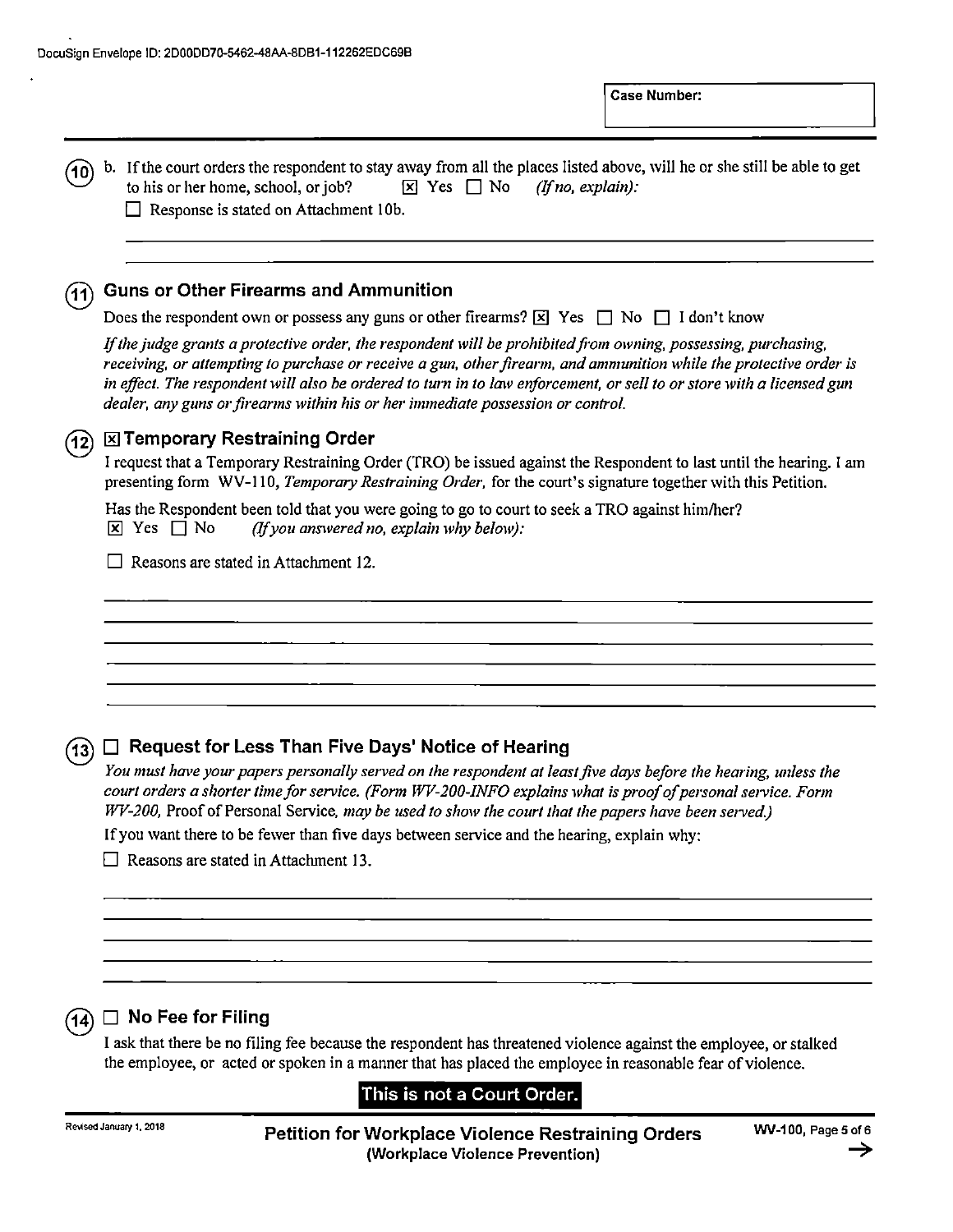

### $(15)$   $\Box$  No Fee to Serve Orders

ask the court to order the sheriff or marshal to serve the respondent with the others for free because this request for orders is based on a credible threat of violence or stalking.

# $(16)$   $\Box$  Court Costs

I ask the court to order the respondent to pay my court costs.

#### Additional Orders Requested (17

I ask the court to make the following additional orders (specify):

 $\Box$  Additional orders requested are stated in Attachment 17.

Respondent has created dozens of false corporations in California, Virgina, and New York using Apple or Apple's CEO's name and/or naming Apple's CEO as an officer, member of the board of directors, or agent for service of process of the false corporations. Respondent has also listed Apple's CEO's home address or Apple's headquarters as the corporation's address or address for service of process. Apple requests that the Court order Respondent to take all action needed to immediately remove reference to Apple, Apple's CEO, any 0f Apple's corporate or retail addresses, and/or Apple's CEO's home address from any corporation filed in any jurisdiction. Apple also requests that this Court issue an order precluding Respondent from naming Apple or Apple's CEO as associated with Respondent's corporate entities or using Apple's or Apple's CEO's address in any future filing.

Number of pages attached to this form, if any: 6  $18)$ 

Lawyer's name (if any) Lawyer's signature

Date: <u>Jan 18, 2022 .</u><br>  $\frac{1}{\text{Total K. Boyer}}$  ... Todd K. Boyer<br> *Lawyer's name (if any)* 

declare under penalty of perjury under the laws of the State of Califomia that the information above and on all attachments is true and correct.

 $\overline{\text{Name}}$  of petitioner  $\overline{\text{Square}}$ 

Global Security Specialist, Executive Protection Title

| Jan 18, 2022<br>Date: |  | DocuSigned by:<br>ີ່ືີ້ທີ່ |
|-----------------------|--|----------------------------|
| Jose Berrera          |  | 1EEABBE10F9445C            |

### This is not a Court Order.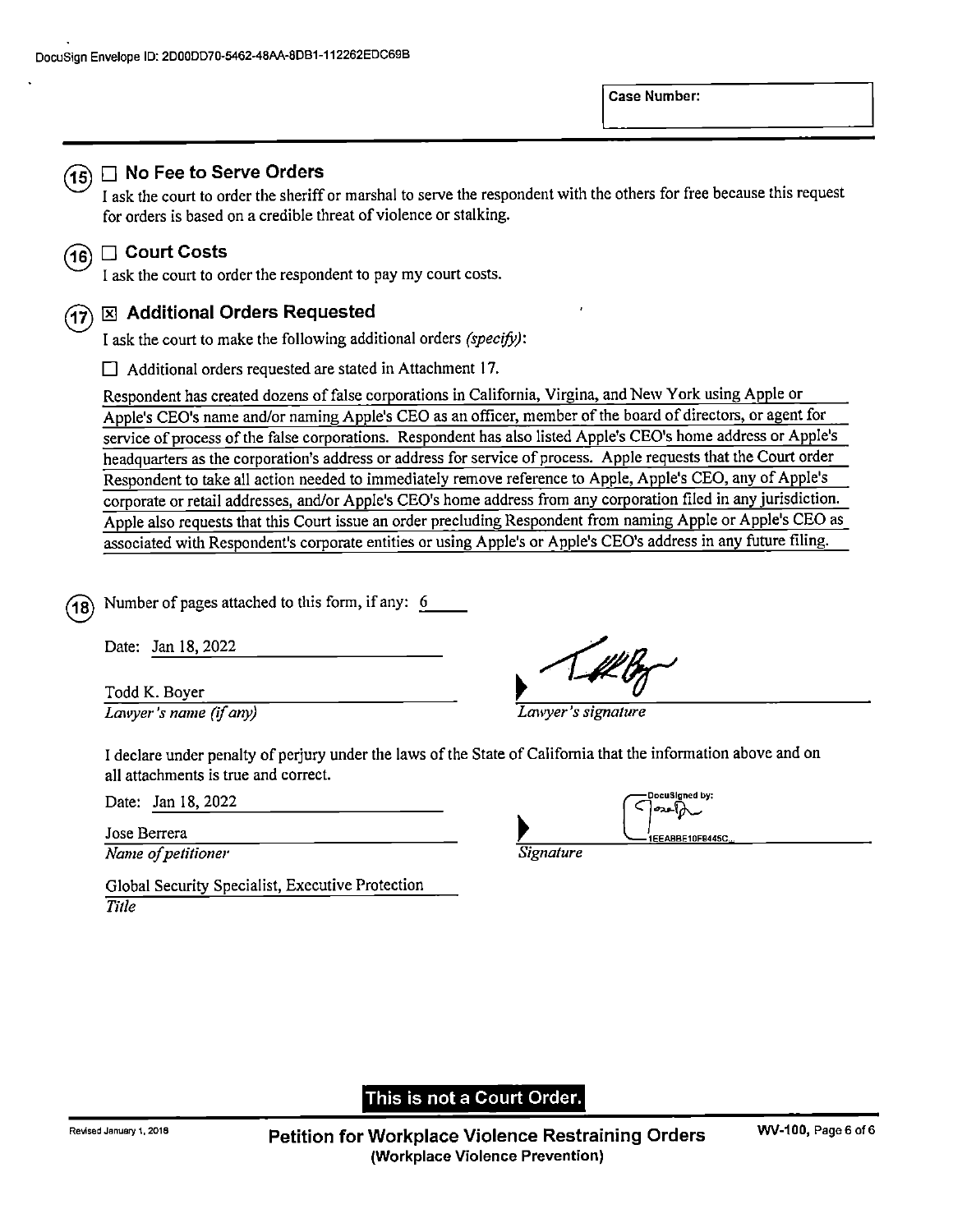|                              | --------            |
|------------------------------|---------------------|
| <b>SHORT TITLE:</b>          | <b>CASE NUMBER:</b> |
| Apple Inc. v. Julia Lee Choi |                     |

ATTACHMENT (Number): 4a

(This Attachment may be used with any Judicial Council form.)

Attachment 4. Additional Protected Persons and Locations:

(1) A11 individuals whom Respondent knows is current Apple employee, including, but not limited to any and all employees working at or for Apple's corporate groups, including, but not limited to, those who work at Apple's corporate campuses located at 1 Apple Park Way, Cupertino, CA, 1 Infinite Loop, Cupertino, CA, 20525 Mariani Ave, Cupertino, CA.

(a) Apple requests that Respondent be prohibited from entering any real property owned or possessed by Apple, including but not limited t0, the corporate locations listed herein.

(2) Apple's CEO individually, all his work locations, and personal residence at 745 Webster Street, Palo Alto, CA.

(if the item that this Attachment concerns is made under penalty of perjury, all statements in this  $\qquad \qquad \qquad$ Page  $\quad 1 \quad$  of  $\quad$ Attachment are made under penalty of perjury.) Attachment are made under the control of the control of the control of the control of the control of the control of the control of the control of the control of the control of

1

www.courtinfo.ca.gov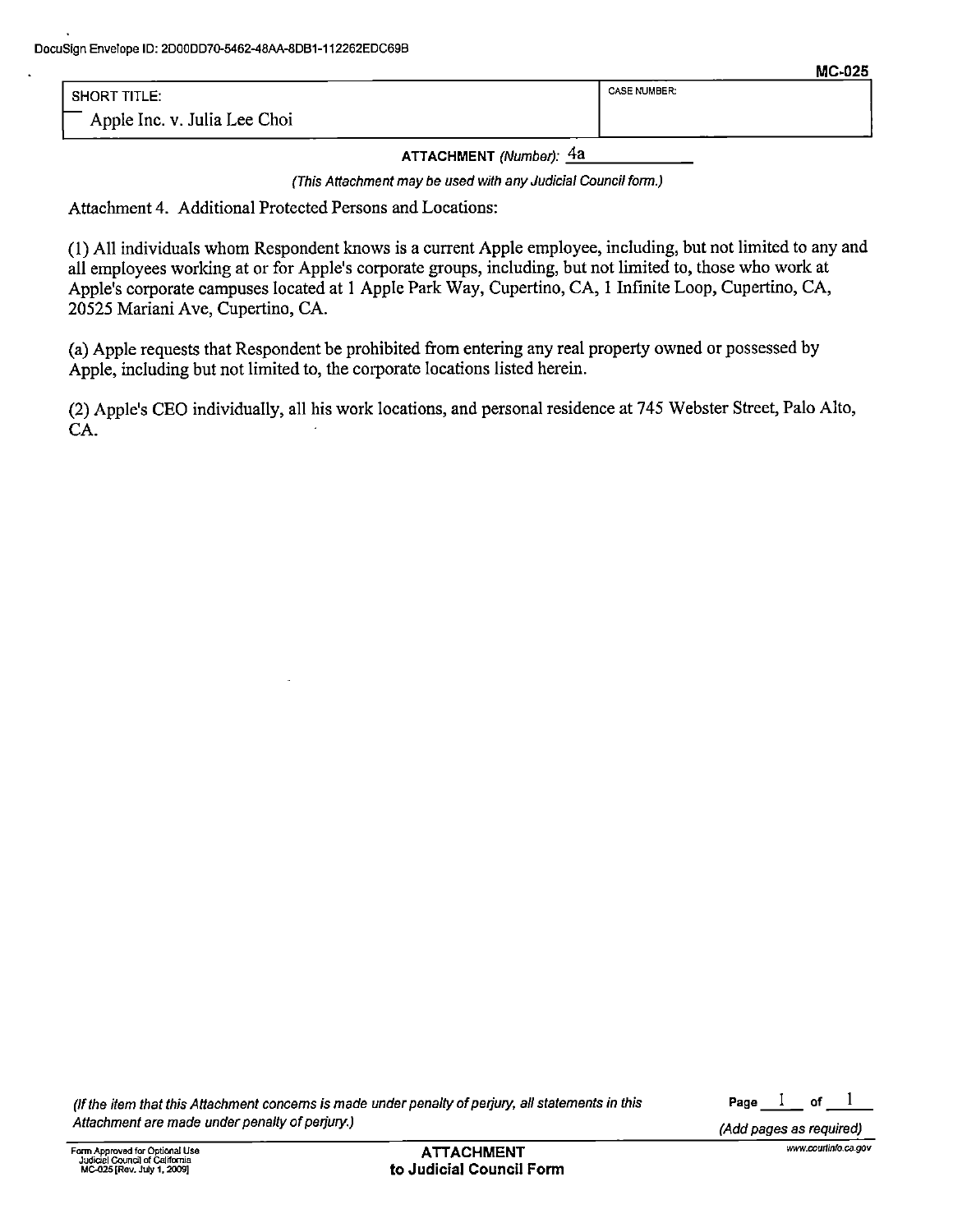| SHORT TITLE:                 | <b>CASE NUMBER:</b> |
|------------------------------|---------------------|
| Apple Inc. v. Julia Lee Choi |                     |

ATTACHMENT (Number): 4b.

(This Attachment may be used with any Judicial Council form.)

Attachment 4b - Reasons Additional Persons Need Protection:

Apple incorporates Attachment 8c herein to avoid duplicative narratives. As described in detail in attachment 8c, Respondent has made threatening statements to and about Apple employees, including but not limited to, Apple's CEO. These threats were made directly using electronic means such as email and Twitter and included reference t0 the use 0f firearms and photographs 0f loaded firearms in Respondent's possession.

Furthermore, Respondent drove across the country from her residence in McLean, Virginia to attempt to make personal contact with Apple's CEO and trespassed on Apple's CEO's personal residence 0n at [cast two separate occasions 0n October 22, 2021, requiring the response of the Palo Alto Police Department (PAPD). Respondent indicated that she "could be violent" to the PAPD when she was detained near Apple's CEO'S residence. Respondent recently sent Apple's CEO emails warning him to vacate his residence, including providing a "final warning."

Given Respondent's erratic, threatening, and bizarre behavior, including her direct contact with Apple's Executive Team, Apple's CEO, and with Apple's Corporate and Security teams, all Apple employees should be protected by this retraining order.

MC-025

www.courtinfo.ca.gov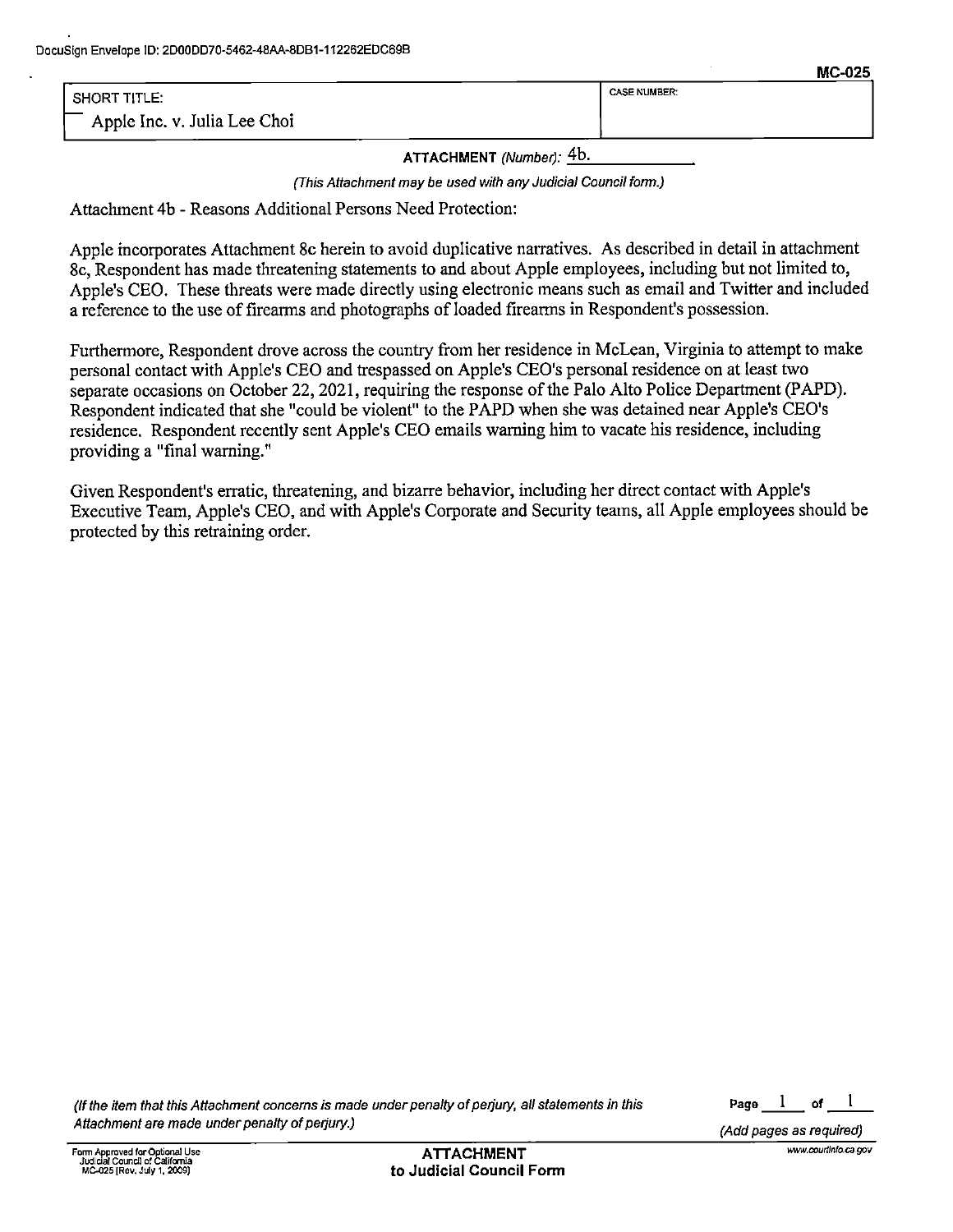ATTACHMENT (Number): 4b.

(This Attachment may be used with any Judicial Council form)

Attachment 4b - Reasons Additional Persons Need Protection:

Apple incorporates Attachment 8c herein to avoid duplicative narratives. As described in detail in attachment 8c, Respondent has made threatening statements to and about Apple employees, including but not limited t0, Apple's CEO. These threats were made directly using electronic means such as email and Twitter and included reference t0 the use of firearms and photographs of loaded fireanns in Respondent's possession.

Furthermore, Respondent drove across the country from her residence in McLean, Virginia to attempt to make personal contact with Apple's CEO and trespassed on Apple's CEO's personal residence on at least two separate occasions on October 22, 2021, requiring the response of the Palo Alto Police Department (PAPD). Respondent indicated that she "could be violent" to the PAPD when she was detained near Apple's CEO's residence. Respondent recently sent Apple's CEO emails warning him to vacate his residence, including providing a "final warning."

Given Respondent's erratic, threatening, and bizarre behavior, including her direct contact with Apple's Executive Team, Apple's CEO, and with Apple's Corporate and Security teams, all Apple employees should be protected by this retraining order.

(If the item that this Attachment concerns is made under penalty of perjury, all statements in this  $\rule{1em}{0.25mm}$  Page  $\rule{1em}{0.25mm}$  of  $\rule{1em}{0.25mm}$ Attachment are made under penalty of perjury.) Attachment are made under the control of the control of the control of the control of the control of the control of the control of the control of the control of the control of

 $\mathbf{I}$ 

Form Approved for Optional Use A'n'ACHMENT wwwcourflnracagov Judiual CouncilofCalifomia MC-025 [Rev. July 1, 2009] **to Judicial Council Form**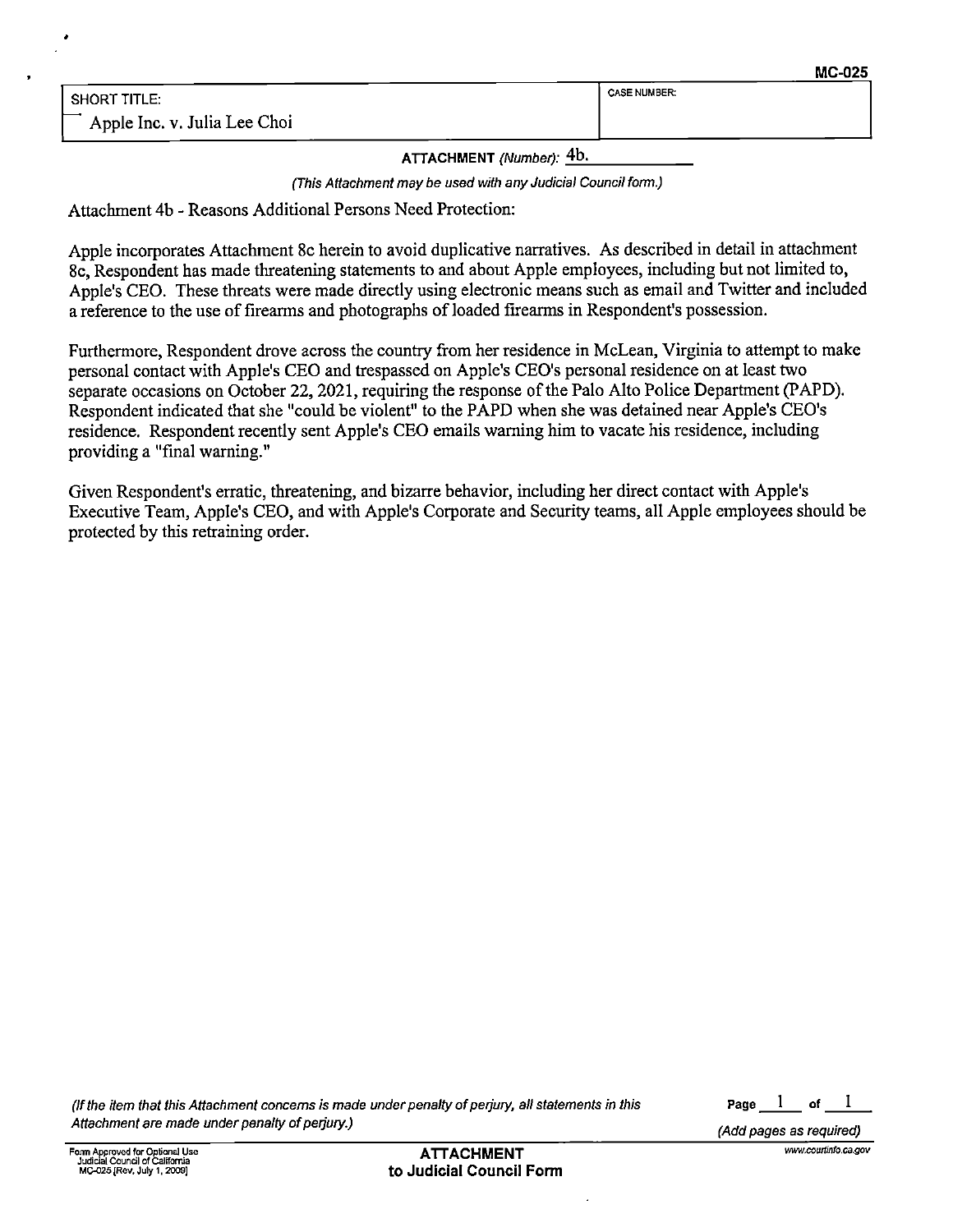|                           | .                   |
|---------------------------|---------------------|
| <sup>1</sup> SHORT TITLE: | <b>CASE NUMBER:</b> |
| Apple Inc. v. Julia Choi  |                     |

ATTACHMENT (Number): 8C

(This Attachment may be used with any Judicial Council form.)

General Background

Respondent has harassed and stalked Apple's Chief Executive Officer ("CEO"), Tim Cook, from late October or early November 2020 through the present. Apple first became aware 0f Respondent's conduct after Respondent tweeted that she was Apple's CEO's wife, claimed he was the father of her twin children, and "tagged" Apple's CEO in the tweet using the account @JuliaLeeChoil where her name is "Julia Lee Cook." Apple's CEO receives notifications when someone tags him in posts on Twitter. Respondent tweeted about her alleged relationship with Apple's CEO approximately a dozen times on October 31, 2020. Attached as Exhibit A to the Declaration of Jose Barrera is a true and correct copy of Respondent's JuliaLeeChoil twitter feed from October and November 2020. On November 2, 2020, Respondent tweeted "I'll see you at 3 PM."

Respondent emailed Apple's CEO approximately 200 times from late October 2020 through mid-November 2020. Respondent's emails showed a significant escalation in tone, becoming threatening and highly disturbing. For example, on November 2, 2020, Respondent sent Apple's CEO an email stating, "what you have done is criminal defense, murdered" and "I have to take mental medicine because of you." (See Barrera Decl., Ex. B).

Even more disturbing though, were the emails Respondent sent on November 3 and 4, 2020. On November 3, 2020, Respondent sent Apple's CEO a series of emails with photographs showing a loaded handgun that Respondent stated she purchased along with a package of ammunition. (See Barrera Decl., Exs. C-D). In her November 3, 2020, email Respondent states "My new gun will never return it at this time before I shoot!" In another email that day, Respondent sent a photograph showing a package of ammunition. The following day, November 4, 2020, Respondent emailed Apple's CEO stating, "I warned and told you stop trying t0 kill me. You made me to buy this instead of going for Christmas. I will NEVER forget forgive you." (Id., Ex. E). The email also contained a photograph of what appears to be the same handgun Respondent had emailed a photograph of the day prior with all of the chambers of the gun loaded with ammunition. (Id.)

On November 9, 2020, Respondent sent an email to Apple's CEO indicating her desire to have a personal and sexual relationship with him and stated that she "cannot live any longer" and that her "patience are [sic] almost done." (Exhibit F).

## Fraudulent Corporations

During this time, Respondent was also opening fraudulent corporations, some with highly offensive corporate names in various states, including California, New York, and Virginia. In the corporate formation documents, Respondent would name Apple's CEO as a corporate officer, director, or registered agent for service of process and/or would use Apple's CEO's home address or one of Apple's corporate addresses as a contact address for the corporation Respondent created. Examples of the corporations Respondent created include "Timothy Anal Safe Sexclinic, Cook HIV," registered with the California Secretary of State and using Apple's corporate addresses at One Infinite Loop, Cupertino CA, and "TIMOTHYLO & VEJULIA FOREVERMORE PHILANCLUB CORPORATION." (See Exhibits G-H). The State of California sent a number of letters regarding the corporate entity to Apple until the State finally canceled the corporation. In another corporation, still active with the New York Secretary 0f State, Respondent listed Apple's CEO as the agent for service of process at Respondent's home address in McLean, Virginia. (See Barrera Decl., Ex. I).

(If the item that this Attachment concerns is made under penalty of perjury, all statements in this  $\qquad \qquad$  Page  $\qquad$   $\! 1$  of Attachment are made under penalty of perjury.) Attachment are made understanding the control of the control of

3

MC-025

www.courtinfo.ca.gov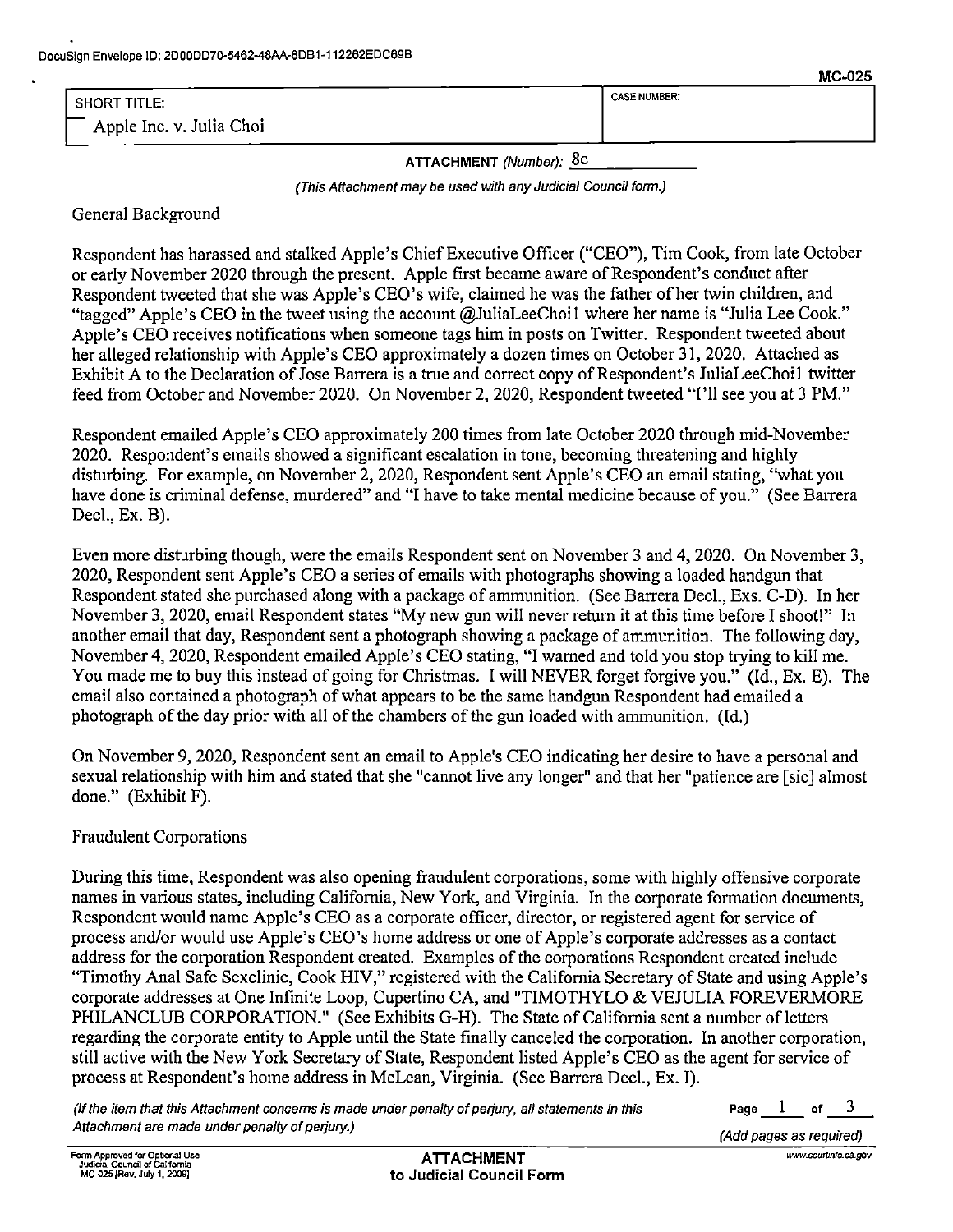|                          | -------             |
|--------------------------|---------------------|
| SHORT TITLE:             | <b>CASE NUMBER:</b> |
| Apple Inc. v. Julia Choi |                     |

ATTACHMENT (Number): 8c

(This Attachment may be used with any Judicial Council form.)

Attachment 8c, continued:

Apple's CEO received a number of emails from the New York Secretary of State regarding this and other entities Respondent created and engaged outside counsel to have these corporations canceled. However, due to a lack of response from the New York Secretary of State, these corporations are still in existence. In Virginia, Respondent filed dozens of corporations indicating some connection to Apple's CEO on the corporate documents. For Respondent's corporation named "Billionaire & Julia's Secrete Gard, Co., Ltd." Respondent lists Apple's CEO as a director and the registered agent for service of process at Respondent's Virginia residence. (Barrera Decl., Ex. I). These fraudulent listings are small sample 0f the dozens of corporations Respondent has filed using Apple's CEO's name and/or personal address or Apple's corporate addresses as part 0f the filing documents.

Respondent Appears At Apple's CEO's Residence in Palo Alto.

By September 2021, Respondent became obsessed with Apple's CEO's residence in Palo Alto. On September l9, 2021, she sent Apple's CEO an email stating, "I'm applying your roommate in palo alto." (See Barrera Decl., Ex. J). Sometime in the fall of 2021, Respondent apparently drove her personal vehicle from her residence in Virginia to California to stalk Apple's CEO.

On October 22, 2021, at 6:16 p.m., Respondent appeared at Apple's CEO'S residence and informed security that she wanted to speak with Apple's CEO. Security asked Respondent to leave; Respondent left the residence in a Porsche Macan with Virginia license plates. Apple's security team confirmed that it was Respondent that appeared at Apple's CEO's residence.

On October 22, 2021, at 6:37 p.m., Respondent returned to Apple's CEO'S Palo Alto residence but after entering the property, turned around and went to her car and waited. The Palo Alto Police Department ("PAPD") responded and arrived at 6:45 p.m. As a PAPD unit pulled up, Respondent attempted to flee and was stopped by PAPD. PAPD identified Respondent and towed her vehicle because she had an expired Virginia driver's license. Respondent informed the PAPD that she was staying in Palo Alto and that she "could get violent." Her vehicle was searched, but no weapons were found. It is unknown whether Respondent brought the firearm depicted in her November 3 and 4 photos to California.

Respondent continued to send emails to Apple's CEO. On November 20, 2021, Respondent emailed Apple's CEO stating "You physically appearl." (See Barrera Decl., Ex. K). On December l4, 2021, Respondent sent two emails to Apple's CEO one of which stated, ". . . forgive me I did bad because targeted killing Please help me forgive me" and "I do not have anything and I broken my leg I can no do anything by myself Please help me. I love you all." (Id., Ex. L). Respondent also provided an address in San Jose. (Id.) San Jose Police were notified and attempted to perform a welfare check at the address but were notified that it was an Airbnb and Respondent was not there.

On December 18, 2021, Respondent sent Apple's CEO another email stating, "we do not have to meet. give me 500 millions cash. then I will forget and forgive all better listen to me." (Barrera Decl., Ex. M).

(If the item that this Attachment concerns is made under penalty of perjury, all statements in this  $P = 2$  of Attachment are made under penalty of perjury.) Attachment are made under the control of the control of the control of the control of the control of the control of the control of the control of the control of the control of

3

MC-025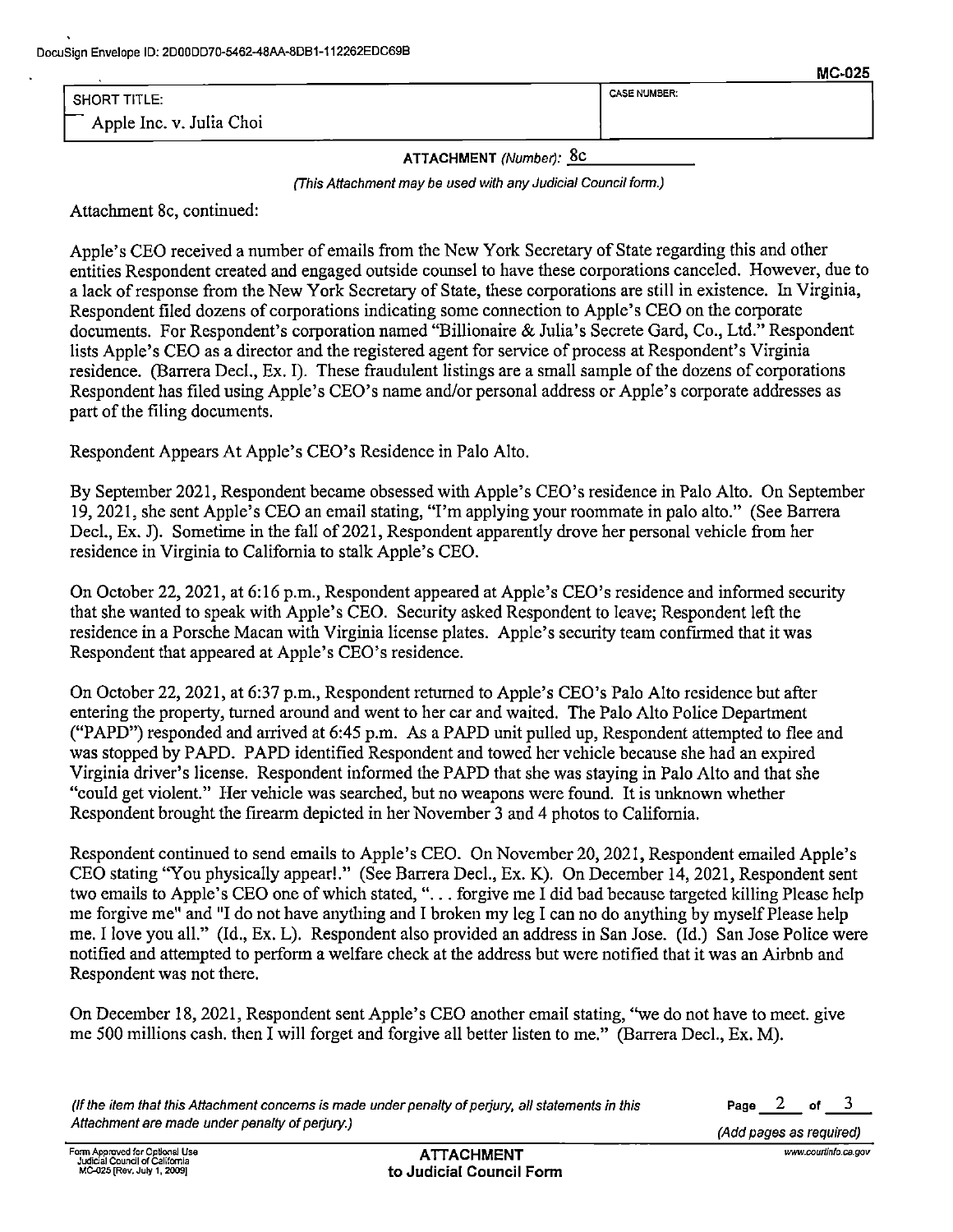|                          |                     | --------- |
|--------------------------|---------------------|-----------|
| SHORT TITLE:             | <b>CASE NUMBER:</b> |           |
| Apple Inc. v. Julia Choi |                     |           |

ATTACHMENT (Number): 8c

(This Attachment may be used with any Judicial Council form.)

Attachment 8c, continued:

On January 1, 2022, Respondent created a new Twitter account ("@noone75253951") and tweeted, "Tim cook will be suicided in his condo <sup>745</sup> Webster Street, Palo Alto, CA after Killing Kristine Timersou by any weapon, both has HIV positive, please send contact precaution to burn the condo after 23!59PM 1/1/2021 ." (See Barrera Decl., Ex. A).

On January 4, 2022, Respondent sent two emails to Apple's CEO the second of which stated: You must empty the condo. 745 Webster Street. Palo alto I will move in next week 2nd waring." (Barrera Decl., Ex. N).

Apple believes that Respondent may be armed and is still in the South Bay Area and intends to return to Apple's CEO's residence 0r locate him otherwise in the near future.

(If the item that this Attachment concerns is made under penalty of perjury, all statements in this Page  $\frac{3}{5}$  of Attachment are made under penalty of perjury.) Attachment are made under the control of the control of the control of the control of the control of the control of the control of the control of the control of the control of

 $\mathbf{3}$ 

MC-025